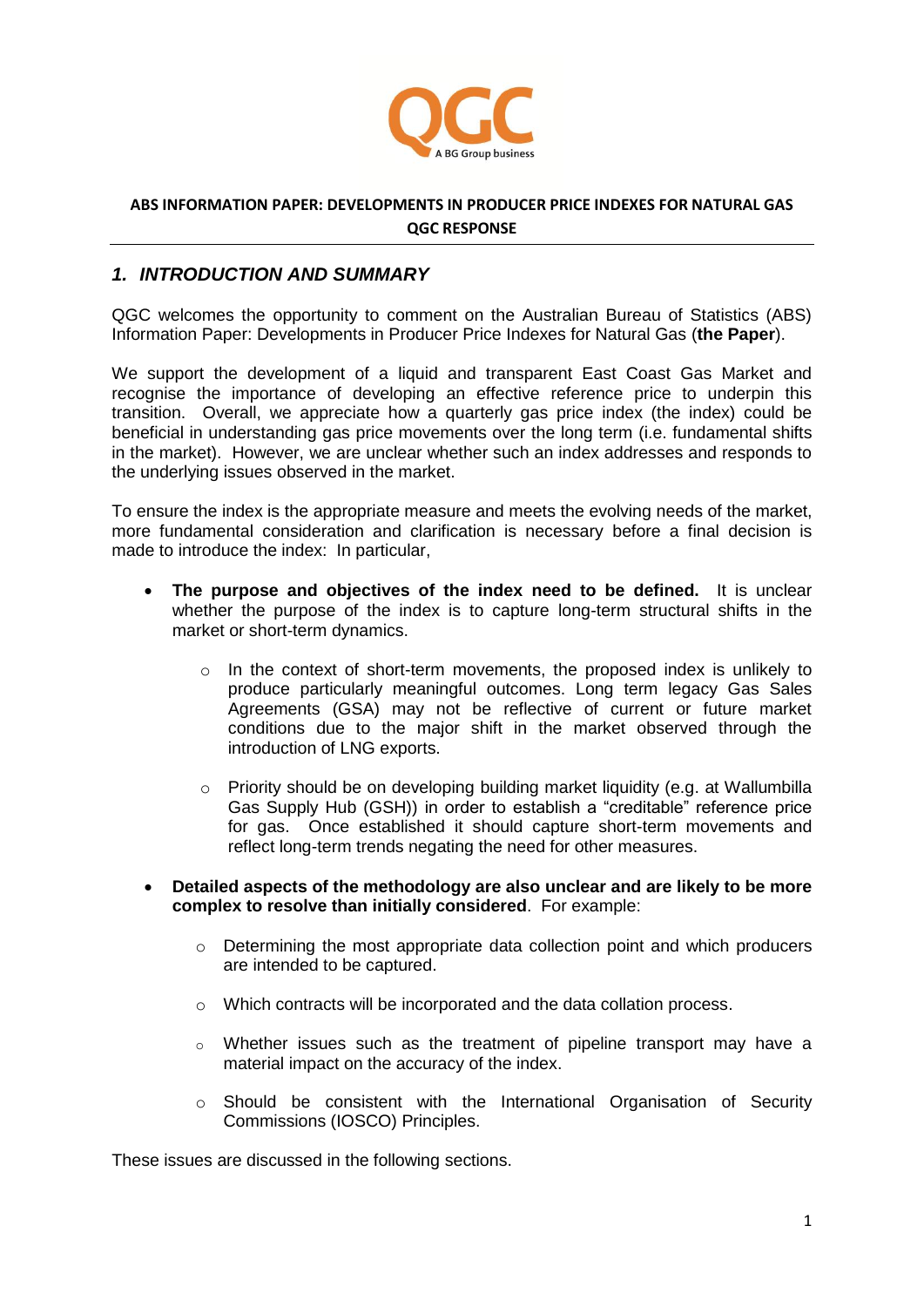# *2. THE OVERALL PURPOSE IS UNCLEAR*

QGC does not consider that this is the most meaningful mechanism in which to inform the market (and other stakeholders) of dynamic changes in domestic gas price movements.

While the purpose of the index and the proposed methodology are not entirely clear, based on our understanding, the ABS will select a "basket" of gas contracts (based on specific attributes) and report quarterly movements in contracted prices. This will be either through the averaging of contract price escalation factors and / or the price of new contracts or measuring the change in invoiced price. As contracts expire, they will be replaced with new contracts of a similar nature.

The East Coast Gas Market is changing (possibly more rapidly than anticipated) and an index of this nature is unlikely to capture these movements (which we consider are of interest to participants). While the concept may have appeared reasonable in the early stages of the AEMC Review, in our view, it might be less relevant and its usefulness is likely to reduce over time

### **Relevant short-term activity is not captured**

Over recent times, there is a noticeable shift to shorter-term gas trading activity.

The quarterly index, as suggested, is unlikely to capture these short-term gas trades and associated price movements. Rather, it is likely to reflect quarterly CPI changes as typical of longer-dated Gas Supply Agreement (GSA) price escalation factors.

While more frequent reporting may assist, it would need to be on at least a monthly basis and this could become too burdensome and costly for producers and most likely for the ABS.

#### **Level of contract variation will reduce the effectiveness of the index as a benchmark**

The terms under individual GSAs are likely to vary considerably across agreements and counterparties. As a result, each contract cluster is likely to have insufficient depth in which to generate an appropriate sample size.

This would reduce the coverage/breadth of the index and participants overall confidence in using the index as a benchmark for price movements and / or as a reference price for future contracts.

#### **Information is currently available and will improve in the near-term**

We consider there is a sufficient level of price information available and the quality will improve along with market liquidity. Liquidity is expected to improve as the broader AEMC/Australian Energy Market Operator (AEMO) reforms are implemented.

This information includes price data on the Wallumbilla GSH, Short-term Trading Markets (STTM), and information published by Price Reporting agencies such as Argus. Central to these improvements is the development of the Wallumbilla GSH. It will play an important role to promoting liquidity in the East Coast Gas Market and the development of a "credible reference price" for gas. As liquidity grows we expect price to reflect short to long positions around this trading point.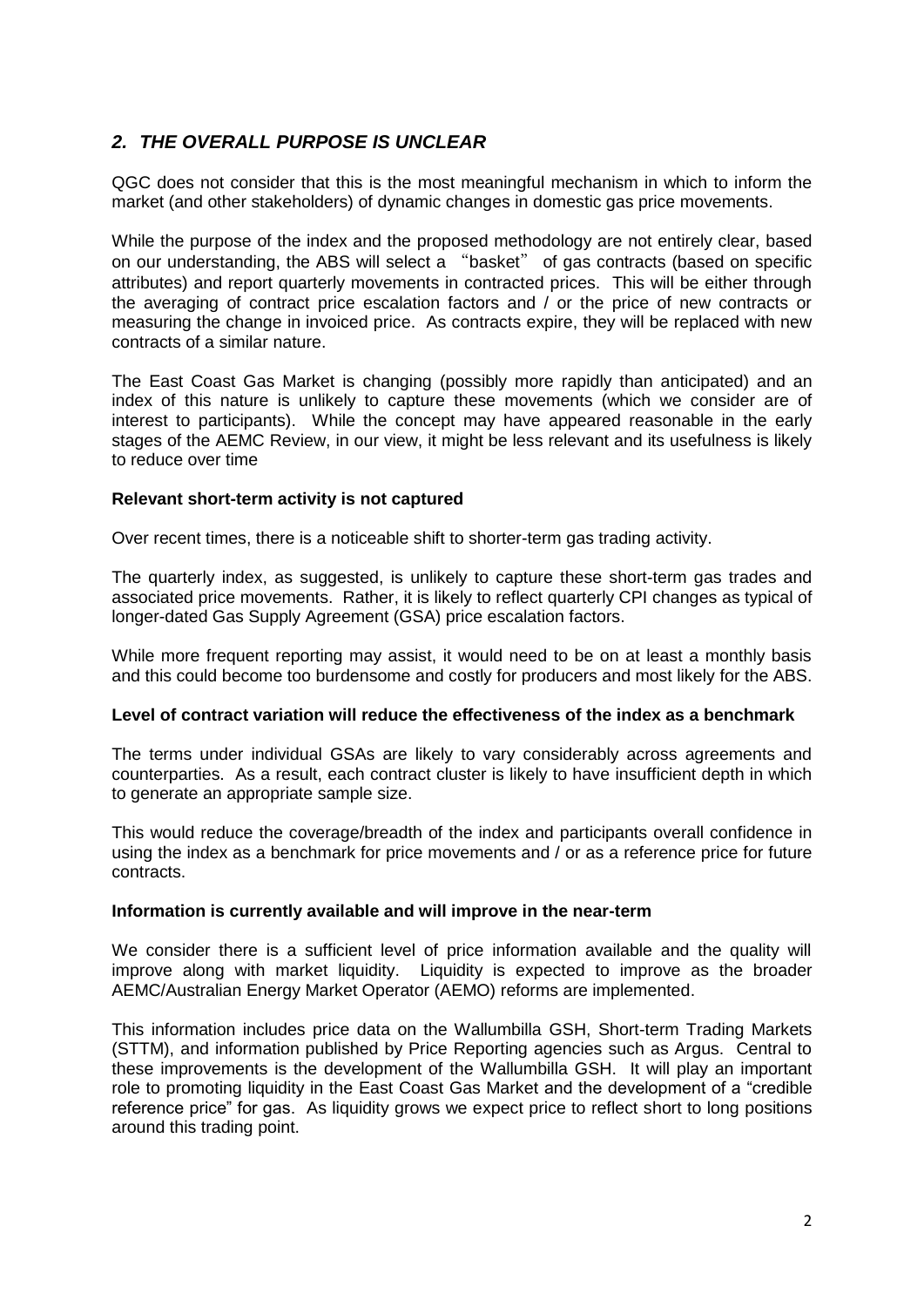We expect the GSH to develop with reasonable pace now that the AEMC Stage 2 Draft Recommendations (and the AEMO work programme) are focused on addressing key factors limiting liquidity (including access to capacity, hub services and information). Further, during 2016 AEMO will implement reforms designed to create a single pricing point at the Wallumbilla GSH. This should materially assist in concentrating trade and building greater market confidence in the prices generated.

In our view, these developments could negate the need for other measures such as the index. In fact this process could distract from progression of other reforms, which are essential to ensuring that a "credible reference price" for the east coast gas market develops within a reasonable timeframe

## *3. METHODOLOGY CONCERNS*

Notwithstanding the points raised above, if the ABS proceeds with the introduction of the index, the methodology requires significant clarification and the following points should be taken into consideration.

## **Further work is necessary to determine the most appropriate data collection point**

Under the original AEMC proposal, the index was to be constructed based on information received from "customers" (electricity generators, retailers, industrial customers and LNG producers). Under the current ABS proposal this obligation seems to be placed on gas producers.

In our view, this issue remains unresolved and requires further consultation. In particular, some of the issues include:

- *The reason for the change is unclear* while there was some early stakeholder discussion, on the most appropriate data source, there was no industry consensus and the Paper does not provide any detailed reasoning for the shift.
	- o The Paper does suggest that the ABS recently commenced a monthly data collection from large producers, however, has not been published for a number of reasons (e.g. small sample size). It would seem a simplistic approach if this was the basis for adopting a producer price based survey for this purpose.
	- o It is also unclear which producers have been surveyed, what information is being collected and if this aligns with the nature of the proposed (i.e. shifts in domestic contract prices).
- It would also seem appropriate that those benefiting (i.e. customers) from the publication of the index are directly contributing to the data collation process.
- *Relevant transactions could be excluded* Placing the obligation on one segment of the supply chain could unintentionally exclude relevant transactions. As mentioned, while particular segments are considered "natural" sellers and buyers, businesses (producers and customers) trade gas to manage short and long-term positions.
	- o For example, if the onus is placed on producers, the index could exclude "buy" transactions undertaken to manage a physical outage. Further as the market becomes more dynamic, the physical and financial players are likely to take- on various positions for strategic and risk management purposes.